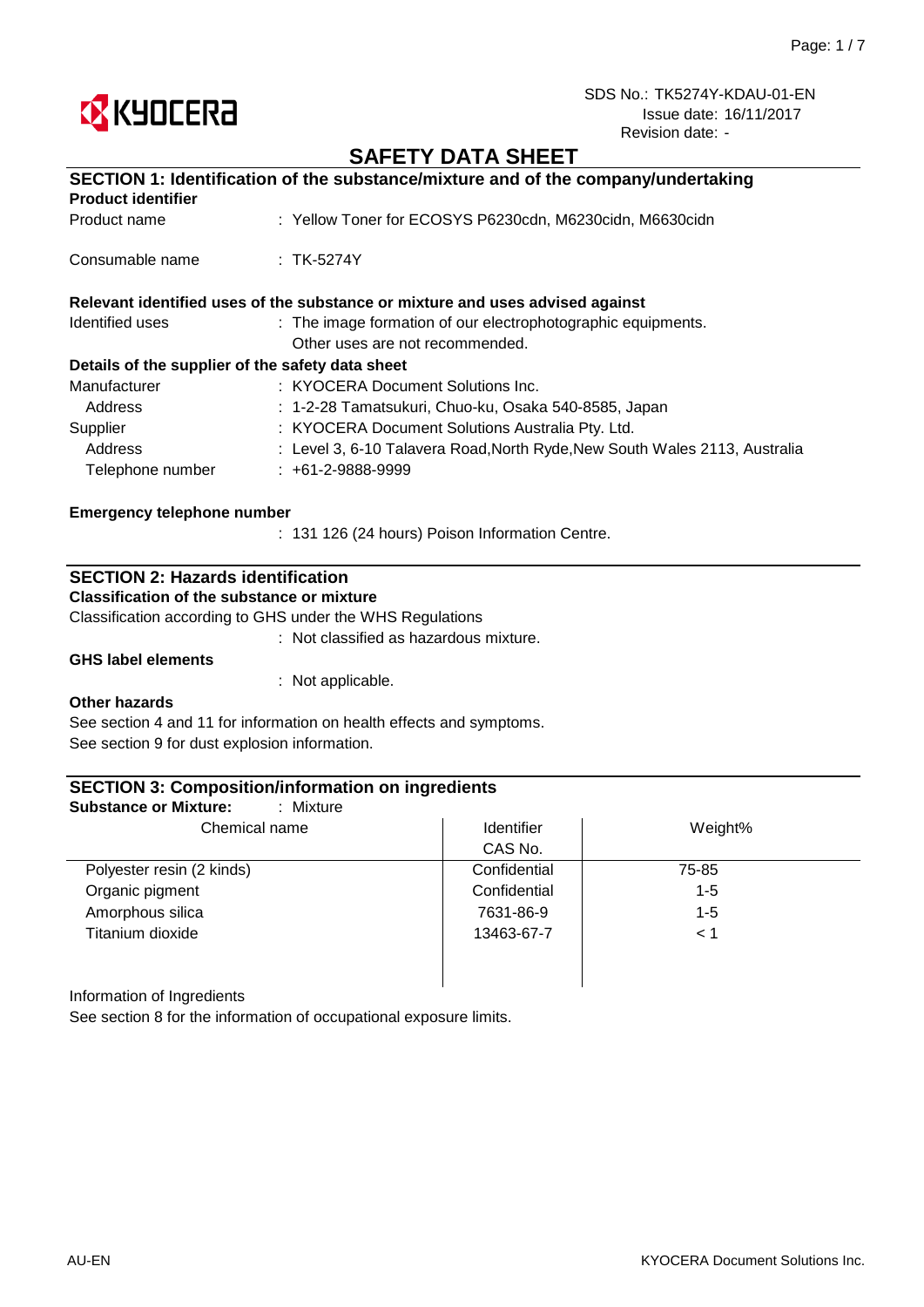



# **SAFETY DATA SHEET**

| <b>SECTION 4: First aid measures</b> |  |  |  |
|--------------------------------------|--|--|--|
|--------------------------------------|--|--|--|

| <b>Description of first aid measures</b>                                   |                                                                                                      |  |  |  |  |
|----------------------------------------------------------------------------|------------------------------------------------------------------------------------------------------|--|--|--|--|
| <b>Inhalation</b>                                                          | : Remove from exposure to fresh air and gargle with plenty of water.                                 |  |  |  |  |
|                                                                            | Consult a doctor in case of such symptoms as coughing.                                               |  |  |  |  |
| <b>Skin Contact</b>                                                        | : Wash with soap and water.                                                                          |  |  |  |  |
| Eye Contact                                                                | : Flush with water immediately and see a doctor if irritating.                                       |  |  |  |  |
| Ingestion                                                                  | : Rinse out the mouth. Drink one or two glasses of water to dilute.                                  |  |  |  |  |
|                                                                            | Seek medical treatment if necessary.                                                                 |  |  |  |  |
|                                                                            | Most important symptoms and effects, both acute and delayed                                          |  |  |  |  |
| Potential health effects and symptoms                                      |                                                                                                      |  |  |  |  |
| Inhalation                                                                 | : Prolonged inhalation of excessive dusts may cause lung damage.                                     |  |  |  |  |
|                                                                            | Use of this product as intended does not result in prolonged inhalation of<br>excessive toner dusts. |  |  |  |  |
| Skin contact                                                               | : Unlikely to cause skin irritation.                                                                 |  |  |  |  |
| Eye contact                                                                | : May cause transient eye irritation.                                                                |  |  |  |  |
| Ingestion                                                                  | : Use of this product as intended does not result in ingestion.                                      |  |  |  |  |
| Indication of any immediate medical attention and special treatment needed |                                                                                                      |  |  |  |  |
|                                                                            | : No additional information available.                                                               |  |  |  |  |

| <b>SECTION 5: Firefighting measures</b>               |                                                                                           |  |  |  |
|-------------------------------------------------------|-------------------------------------------------------------------------------------------|--|--|--|
| <b>Extinguishing media</b>                            |                                                                                           |  |  |  |
| Suitable extinguishing media                          | : Water spray, foam, powder, $CO2$ or dry chemical.                                       |  |  |  |
| Unsuitable extinguishing media                        | : None specified.                                                                         |  |  |  |
| Special hazards arising from the substance or mixture |                                                                                           |  |  |  |
| Hazardous combustion products                         | : Carbon dioxide. Carbon monoxide.                                                        |  |  |  |
| <b>Advice for firefighters</b>                        |                                                                                           |  |  |  |
| Fire-fighting procedures                              | : Pay attention not to blow away dust.                                                    |  |  |  |
|                                                       | Drain water off around and decrease the atmosphere temperature to<br>extinguish the fire. |  |  |  |
| Protective equipment for firefighters                 | : None specified.                                                                         |  |  |  |

### **SECTION 6: Accidental release measures**

**Personal precautions, protective equipment and emergency procedures**

: Avoid inhalation, ingestion, eye and skin contact in case of accidental release. Avoid formation of dust. Provide adequate ventilation.

#### **Environmental precautions**

: Do not allow to enter into surface water or drains.

#### **Methods and material for containment and cleaning up**

Method for cleaning up  $\qquad \qquad :$  Gather the released powder not to blow away and wipe up with a wet cloth.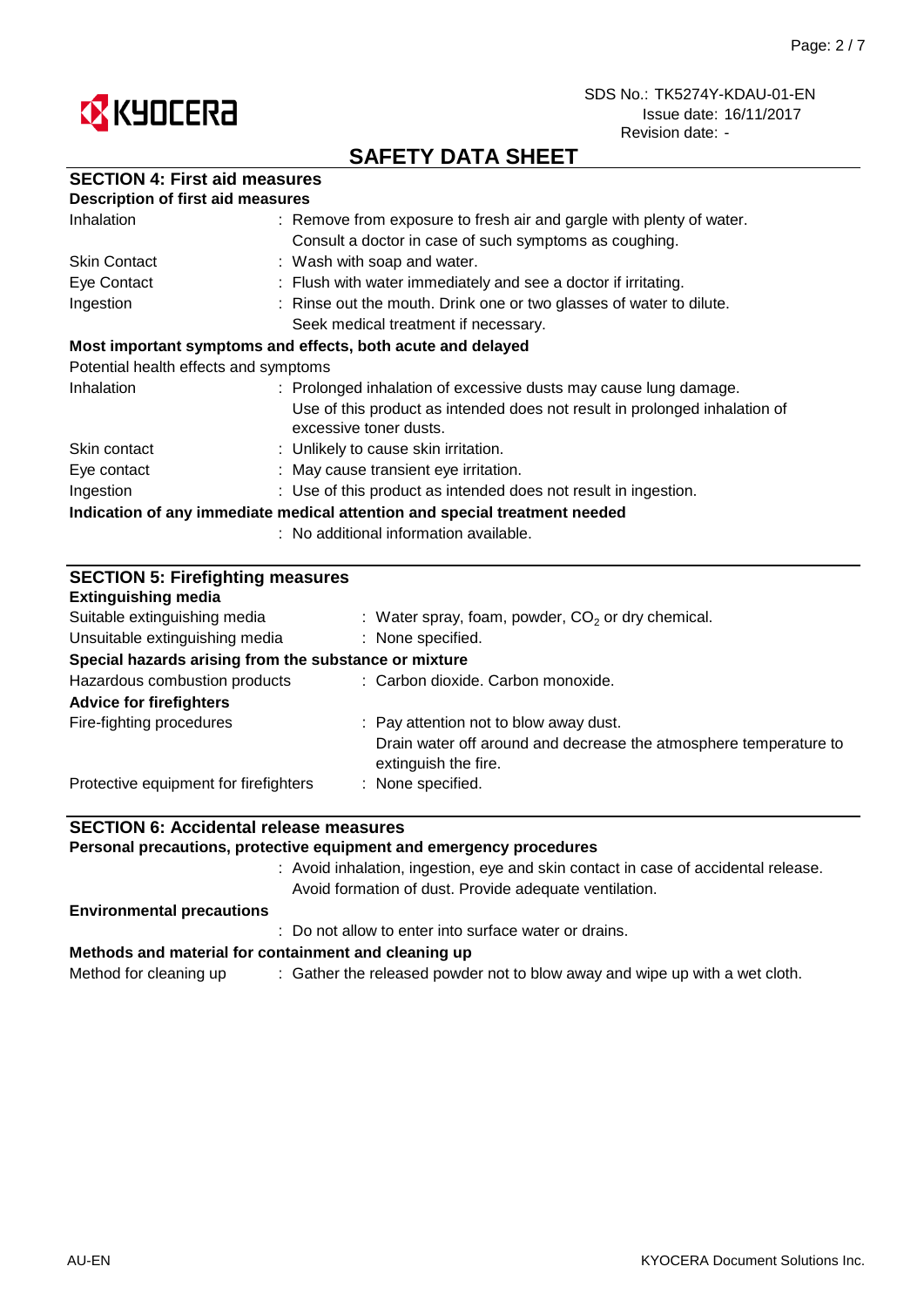

# **SAFETY DATA SHEET**

### **SECTION 7: Handling and storage**

#### **Precautions for safe handling**

: Do not attempt to force open or destroy the toner container or unit. See installation guide of this product.

#### **Conditions for safe storage, including any incompatibilities**

: Keep the toner container or unit tightly closed and store in a cool, dry and dark place keeping away from fire. Keep out of the reach of children.

#### **SECTION 8: Exposure controls/personal protection**

#### **Control parameters**

(Reference data)

US ACGIH TLV (TWA)

Particles: 10 ㎎/㎥ (Inhalable particles), 3 ㎎/㎥ (Respirable particles) Titanium dioxide: 10 mg/m<sup>3</sup>

#### US OSHA PEL (TWA)

Particles: 15 ㎎/㎥ (Total dust), 5 ㎎/㎥ (Respirable fraction) Amorphous silica: 80 mg/m<sup>3</sup>/%SiO<sub>2</sub> Titanium dioxide: 15 ㎎/㎥ (Total dust)

| Australian exposure standards: Workplace Exposure Standards for Airborne Contaminants, Appendix A |  |
|---------------------------------------------------------------------------------------------------|--|
| Titanium dioxide: TWA 10 mg/ $m^3$                                                                |  |

#### **Exposure controls**

| Appropriate engineering controls | : Special ventilator is not required under normal intended use.<br>Use in a well ventilated area.                                  |
|----------------------------------|------------------------------------------------------------------------------------------------------------------------------------|
| Personal protective equipment    | : Respiratory protection, eye protection, hand protection, skin and body<br>protection are not required under normal intended use. |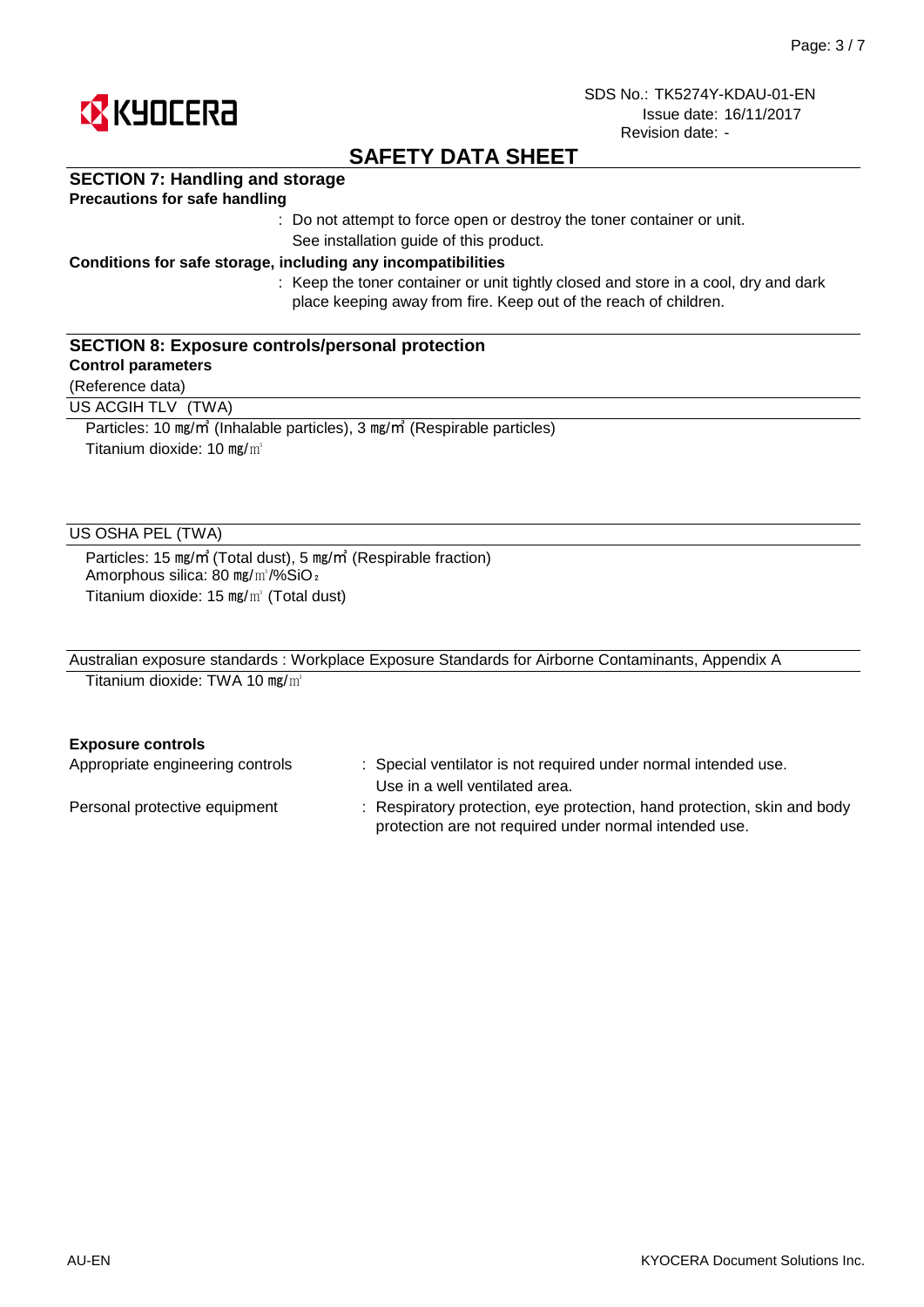

# **SAFETY DATA SHEET**

### **SECTION 9: Physical and chemical properties**

### **Information on basic physical and chemical properties**

|  | Appearance |
|--|------------|
|--|------------|

| Physical state                          | $:$ Solid.                                     |
|-----------------------------------------|------------------------------------------------|
|                                         | (Fine powder)                                  |
| Color                                   | : Yellow.                                      |
| Odor                                    | : Odorless.                                    |
| Odor threshold                          | : No data available.                           |
| рH                                      | No data available.                             |
| Melting point                           | : 100-120 ℃<br>(Toner)                         |
| Initial boiling point and boiling range | : No data available.                           |
| Flash point                             | : No data available.                           |
| Evaporation rate                        | No data available.                             |
| Flammability (solid, gas)               | : No data available.                           |
| Upper/lower flammability or explosive   | : No data available.                           |
| limits                                  |                                                |
| Vapour pressure                         | No data available.                             |
| Vapour density                          | No data available.                             |
| Relative density                        | : 1.2-1.4 $g/cm^{3}$<br>(Toner)                |
| Solubility(ies)                         | Almost insoluble in water.                     |
| Partition coefficient: n-octanol/water  | : No data available.                           |
| Auto-ignition temperature               | No data available.                             |
| Decomposition temperature               | : No data available.                           |
| Viscosity                               | $:$ No data available.                         |
| <b>Explosive properties</b>             | : No data available.                           |
| Oxidising properties                    | : No data available.                           |
| <b>Other information</b>                |                                                |
| Dust explosion properties               | : Dust explosion is improbable under normal in |
|                                         |                                                |

ntended use. Experimental explosiveness of toner is classified into the same rank such kind of powder as flour, dry milk and resin powder according to the pressure rising speed.

| <b>SECTION 10: Stability and reactivity</b>                          |  |  |  |
|----------------------------------------------------------------------|--|--|--|
| $:$ No data available.                                               |  |  |  |
| : This product is stable under normal conditions of use and storage. |  |  |  |
| : Hazardous reactions will not occur.                                |  |  |  |
| : None specified.                                                    |  |  |  |
| : None specified.                                                    |  |  |  |
| : Hazardous decomposition products are not to be produced.           |  |  |  |
|                                                                      |  |  |  |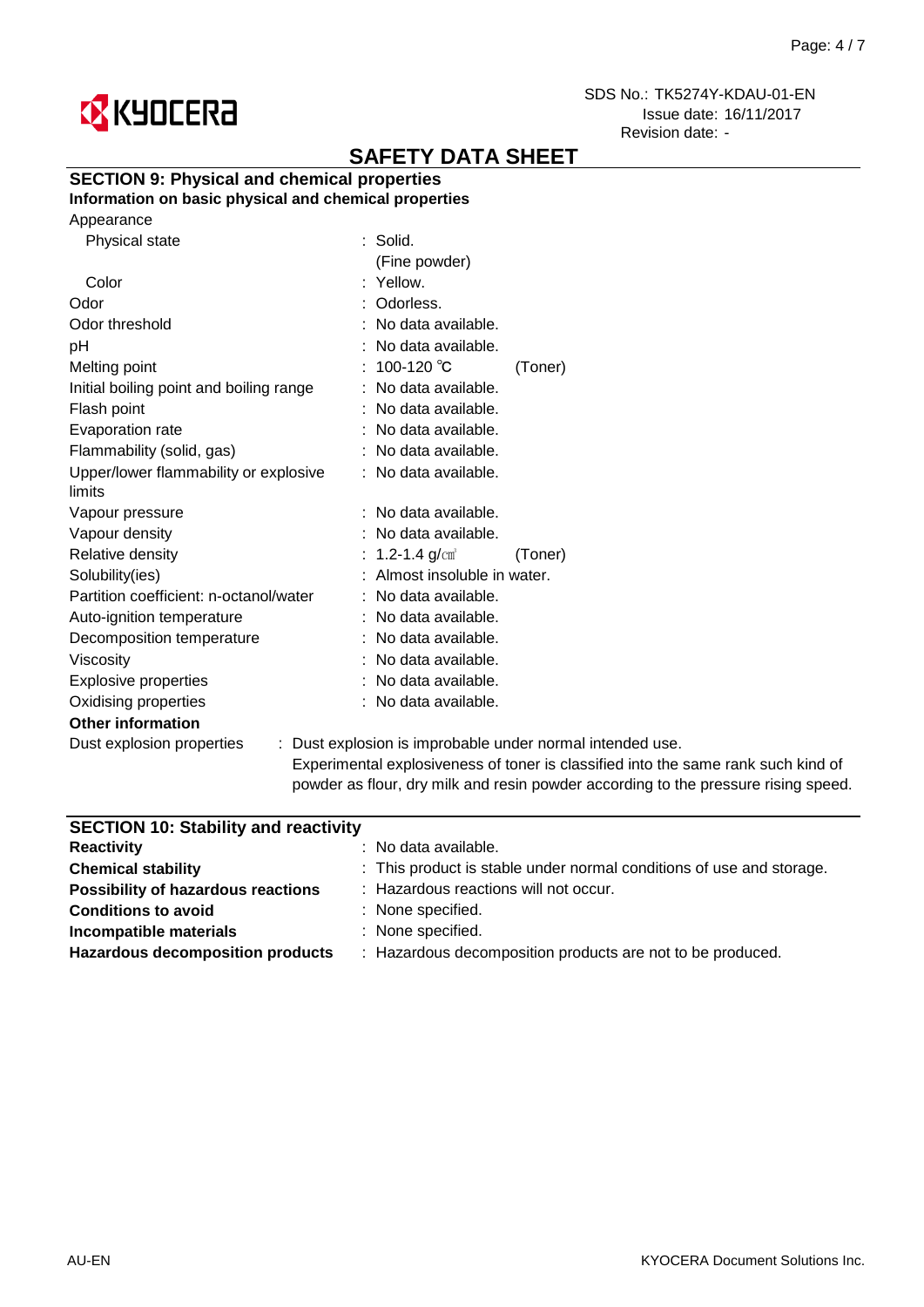

# **SAFETY DATA SHEET**

### **SECTION 11: Toxicological information**

### **Information on toxicological effects**

| Acute toxicity                                                                                                   |                                                                                                                                                                                                          |
|------------------------------------------------------------------------------------------------------------------|----------------------------------------------------------------------------------------------------------------------------------------------------------------------------------------------------------|
| Oral $(LD_{50})$                                                                                                 | $\therefore$ > 2000 mg/kg (rat)<br>(Based on test result of similar product.) (Toner)                                                                                                                    |
| Dermal $(LD_{50})$                                                                                               | : No data available.<br>(Toner)                                                                                                                                                                          |
| Inhalation $(LC_{50}(4hr))$                                                                                      | : $> 5.0$ mg/l (rat)<br>(Based on test result of similar product.) (Toner)                                                                                                                               |
| Skin corrosion/irritation                                                                                        |                                                                                                                                                                                                          |
| Acute skin irritation                                                                                            | : Non-irritant (rabbit)<br>(Based on test result of similar product.) (Toner)                                                                                                                            |
| Serious eye damage/irritation<br>Acute eye irritation<br>Respiratory or skin sensitisation<br>Skin sensitisation | : Minimal irritant (rabbit)<br>(Based on test result of similar product.) (Toner)<br>: Non-sensitiser (mouse)<br>(Based on test result of similar product.) (Toner)                                      |
| Germ cell mutagenicity                                                                                           | : Ames Test is Negative.<br>(Toner)                                                                                                                                                                      |
| Carcinogenicity                                                                                                  | Information of Ingredients : No mutagen, according to MAK, TRGS905 and (EC) No 1272/2008 Annex VI.                                                                                                       |
| Information of Ingredients                                                                                       | : No carcinogen or potential carcinogen according to IARC, Japan Association on<br>Industrial Health, ACGIH, EPA, OSHA, NTP, MAK, California Proposition 65,<br>TRGS 905 and (EC) No 1272/2008 Annex VI. |
| (except titanium dioxide)                                                                                        |                                                                                                                                                                                                          |

(except titanium dioxide)

The IARC reevaluated titanium dioxide as a Group 2B carcinogen (possibly carcinogenic to humans) as the result of inhalation exposure test in rats. But, oral/skin test does not show carcinogenicity. (\*2) In the animal chronic inhalation studies for titanium dioxide, the lung tumor was observed in only rats. It is estimated that this is attributed to the overload of rat's lung clearance mechanism (overload phenomenon). (\*3) The inhalation of excessive titanium dioxide dose not occur in normal use of this product. Also, epidemiological studies to date have not revealed any evidence of the relation between occupational exposure to titanium dioxide and respiratory tract diseases.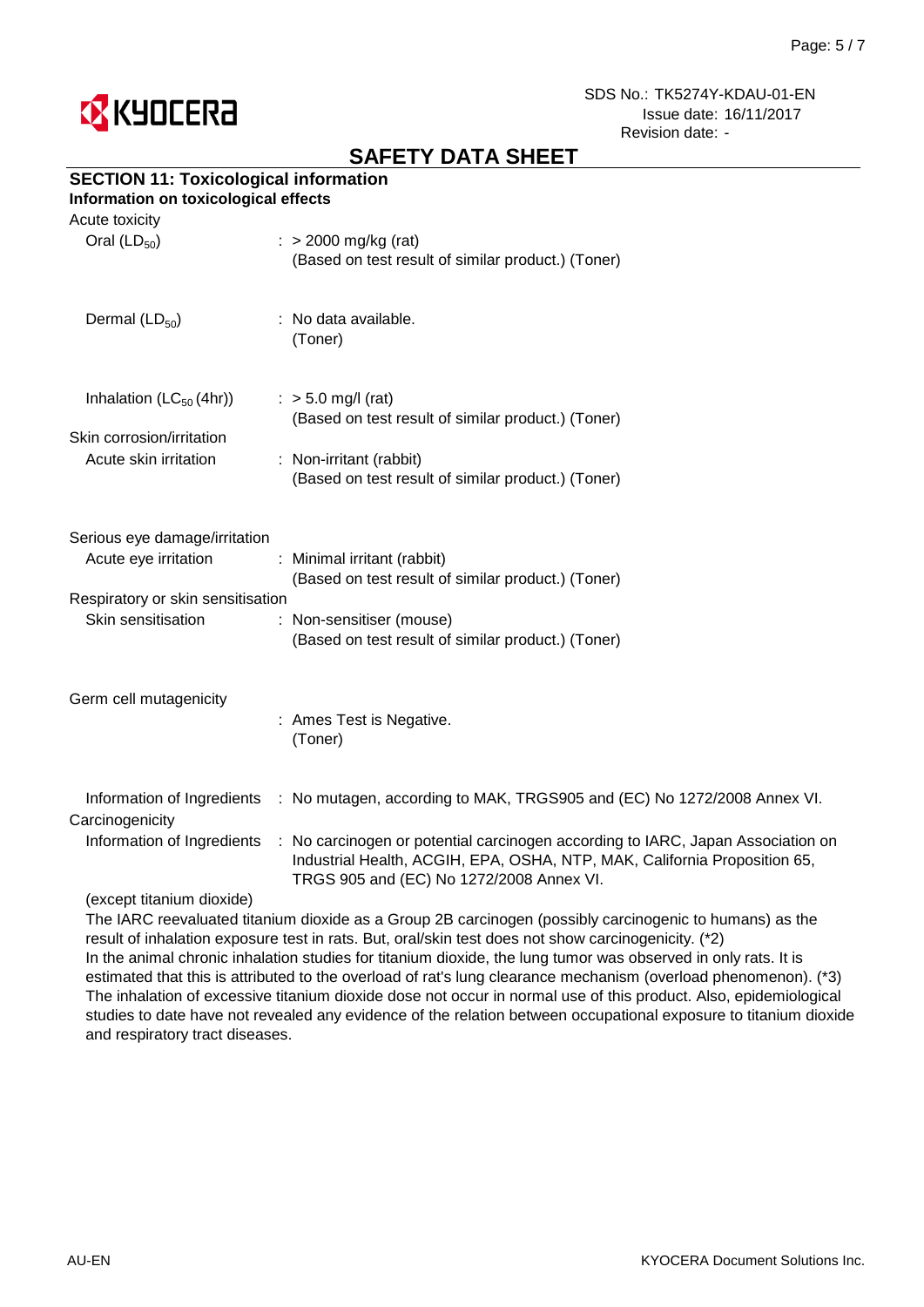

# **SAFETY DATA SHEET**

| Reproductive toxicity                                      |                                                                                                                                                                                                                                                                                                                                                                                                                                                                                                                   |  |
|------------------------------------------------------------|-------------------------------------------------------------------------------------------------------------------------------------------------------------------------------------------------------------------------------------------------------------------------------------------------------------------------------------------------------------------------------------------------------------------------------------------------------------------------------------------------------------------|--|
| Information of Ingredients                                 | : No reproductive toxicant according to MAK, California Proposition 65, TRGS905<br>and (EC) No 1272/2008 Annex VI.                                                                                                                                                                                                                                                                                                                                                                                                |  |
| STOT-single exposure                                       | : No data available.                                                                                                                                                                                                                                                                                                                                                                                                                                                                                              |  |
| STOT-repeated exposure                                     | : No data available.                                                                                                                                                                                                                                                                                                                                                                                                                                                                                              |  |
| Aspiration hazard                                          | : No data available.                                                                                                                                                                                                                                                                                                                                                                                                                                                                                              |  |
| Chronic effects                                            | In a study in rats by chronic inhalation exposure to a typical toner, a mild to<br>moderate degree of lung fibrosis was observed in 92% of the rats in the high<br>concentration (16 mg/m <sup>2</sup> ) exposure group, and a minimal to mild degree of fibrosis<br>was noted in 22% of the animal in the middle $(4 \text{ mg/m}^3)$ exposure group. (*1)<br>But no pulmonary change was reported in the lowest (1 mg/m <sup>3</sup> ) exposure group, the<br>most relevant level to potential human exposures. |  |
| Other information                                          | : No data available.                                                                                                                                                                                                                                                                                                                                                                                                                                                                                              |  |
| <b>SECTION 12: Ecological information</b>                  | No data available.                                                                                                                                                                                                                                                                                                                                                                                                                                                                                                |  |
| <b>Ecotoxicity</b>                                         |                                                                                                                                                                                                                                                                                                                                                                                                                                                                                                                   |  |
| <b>Persistence and degradability</b><br>No data available. |                                                                                                                                                                                                                                                                                                                                                                                                                                                                                                                   |  |
| No data available.<br><b>Bioaccumulative potential</b>     |                                                                                                                                                                                                                                                                                                                                                                                                                                                                                                                   |  |
| <b>Mobility in soil</b>                                    | No data available.                                                                                                                                                                                                                                                                                                                                                                                                                                                                                                |  |
| Other adverse effects                                      | No additional information available.                                                                                                                                                                                                                                                                                                                                                                                                                                                                              |  |
| <b>SECTION 13: Disposal considerations</b>                 |                                                                                                                                                                                                                                                                                                                                                                                                                                                                                                                   |  |
| <b>Waste treatment methods</b>                             | : Do not attempt to incinerate the toner container or unit and the waste toner                                                                                                                                                                                                                                                                                                                                                                                                                                    |  |
|                                                            | yourself. Dangerous sparks may cause burn.                                                                                                                                                                                                                                                                                                                                                                                                                                                                        |  |
|                                                            | Any disposal practice should be done under conditions which meet local, state and                                                                                                                                                                                                                                                                                                                                                                                                                                 |  |
|                                                            | federal laws and regulations relating to waste (contact local or state environmental                                                                                                                                                                                                                                                                                                                                                                                                                              |  |
|                                                            | agency for specific rules).                                                                                                                                                                                                                                                                                                                                                                                                                                                                                       |  |
| <b>SECTION 14: Transport information</b>                   |                                                                                                                                                                                                                                                                                                                                                                                                                                                                                                                   |  |
| UN number                                                  | : None.                                                                                                                                                                                                                                                                                                                                                                                                                                                                                                           |  |
| UN proper shipping name                                    | None.                                                                                                                                                                                                                                                                                                                                                                                                                                                                                                             |  |
| <b>Transport hazard class(es)</b>                          | None.                                                                                                                                                                                                                                                                                                                                                                                                                                                                                                             |  |
| <b>Packing group</b>                                       | None.                                                                                                                                                                                                                                                                                                                                                                                                                                                                                                             |  |
| <b>Environmental hazards</b>                               | : None.                                                                                                                                                                                                                                                                                                                                                                                                                                                                                                           |  |
| Special precautions for user                               | : No additional information available.                                                                                                                                                                                                                                                                                                                                                                                                                                                                            |  |
|                                                            | Transport in bulk according to Annex II of MARPOL73/78 and the IBC Code                                                                                                                                                                                                                                                                                                                                                                                                                                           |  |
|                                                            | : Not applicable.                                                                                                                                                                                                                                                                                                                                                                                                                                                                                                 |  |

#### **SECTION 15: Regulatory information**

US regulations **Safety, health and environmental regulations/legislation specific for the substance or mixture**

All ingredients in this product comply with order under TSCA.

Canada regulations

This product is not a WHMIS-controlled product, since we consider it as a Manufactured article.

EU regulations

This product is not classified as hazardous mixture according to Regulation (EC) No 1272/2008 (CLP).

This product does not contain substances which present a health or environmental hazard within the meaning of CLP.